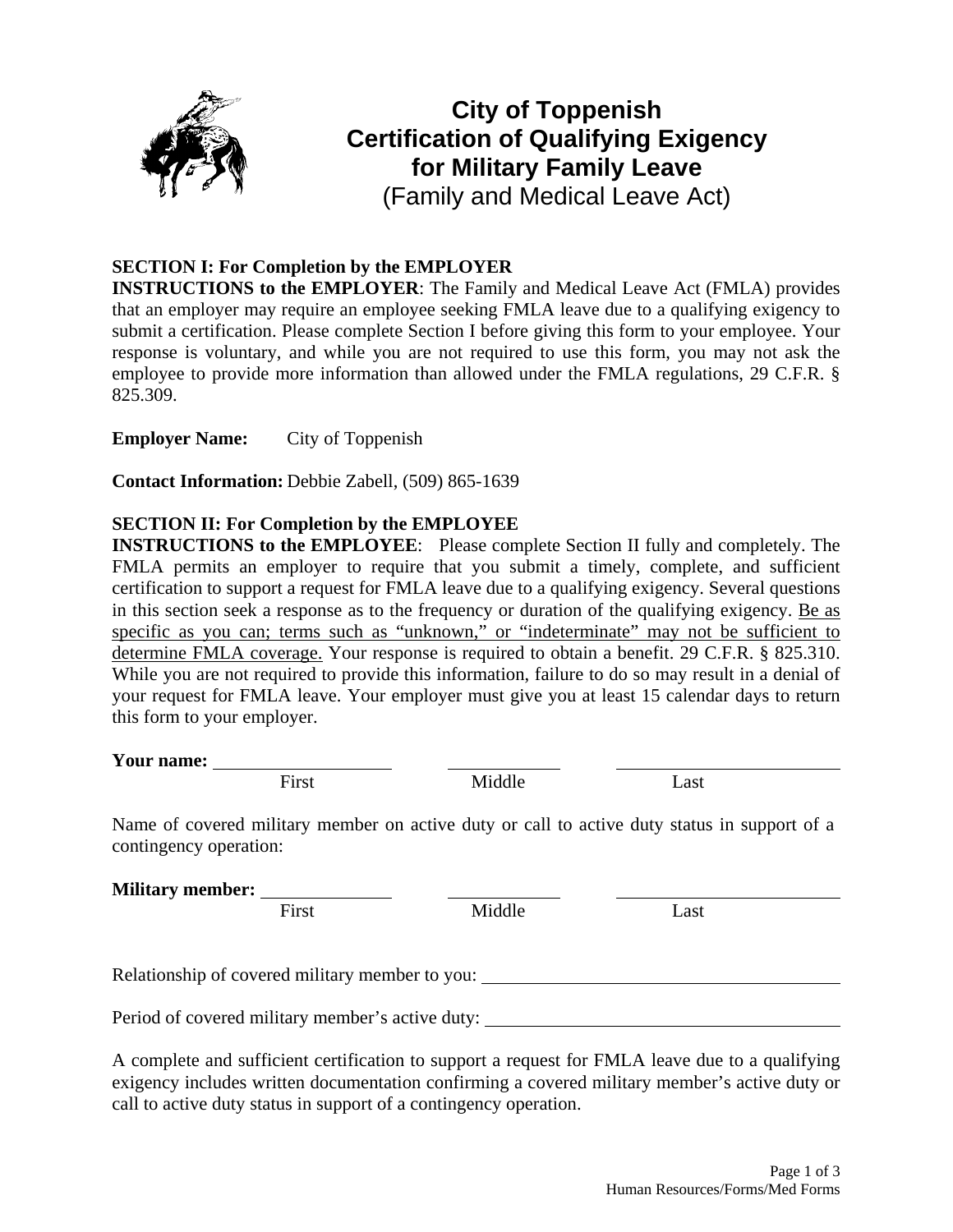#### **Please check one of the following:**

 $\overline{a}$  $\overline{a}$ 

 $\overline{a}$  $\overline{a}$ 

 $\overline{a}$ 

 $\Box$  A copy of the covered military member's active duty orders is attached.

 $\Box$  Other documentation from the military certifying that the covered military member is on active duty (or has been notified of an impending call to active duty) in support of a contingency operation is attached.

 $\Box$  I have previously provided my employer with sufficient written documentation confirming the covered military member's active duty or call to active duty status in support of a contingency operation.

## **PART A: QUALIFYING REASON FOR LEAVE**

1. Describe the reason you are requesting FMLA leave due to a qualifying exigency (including the specific reason you are requesting leave):

2. A complete and sufficient certification to support a request for FMLA leave due to a qualifying exigency includes any available written documentation which supports the need for leave; such documentation may include a copy of a meeting announcement for informational briefings sponsored by the military, a document confirming an appointment with a counselor or school official, or a copy of a bill for services for the handling of legal or financial affairs. Available written documentation supporting this request for leave is attached.  $\Box$  Yes  $\Box$  No  $\Box$  None Available

### **PART B: AMOUNT OF LEAVE NEEDED:**

- 1. Approximate date exigency commenced: \_\_\_\_\_\_\_\_\_\_\_\_\_ Probable duration of exigency:
- 2. Will you need to be absent from work for a single continuous period of time due to the qualifying exigency?  $\Box$  No  $\Box$  Yes. If so, estimate the beginning and ending dates for the period of absence:
- 3. Will you need to be absent from work periodically to address this qualifying exigency?  $\Box$  No  $\Box$  Yes. Estimate schedule of leave, including the dates of any scheduled meetings or appointments: